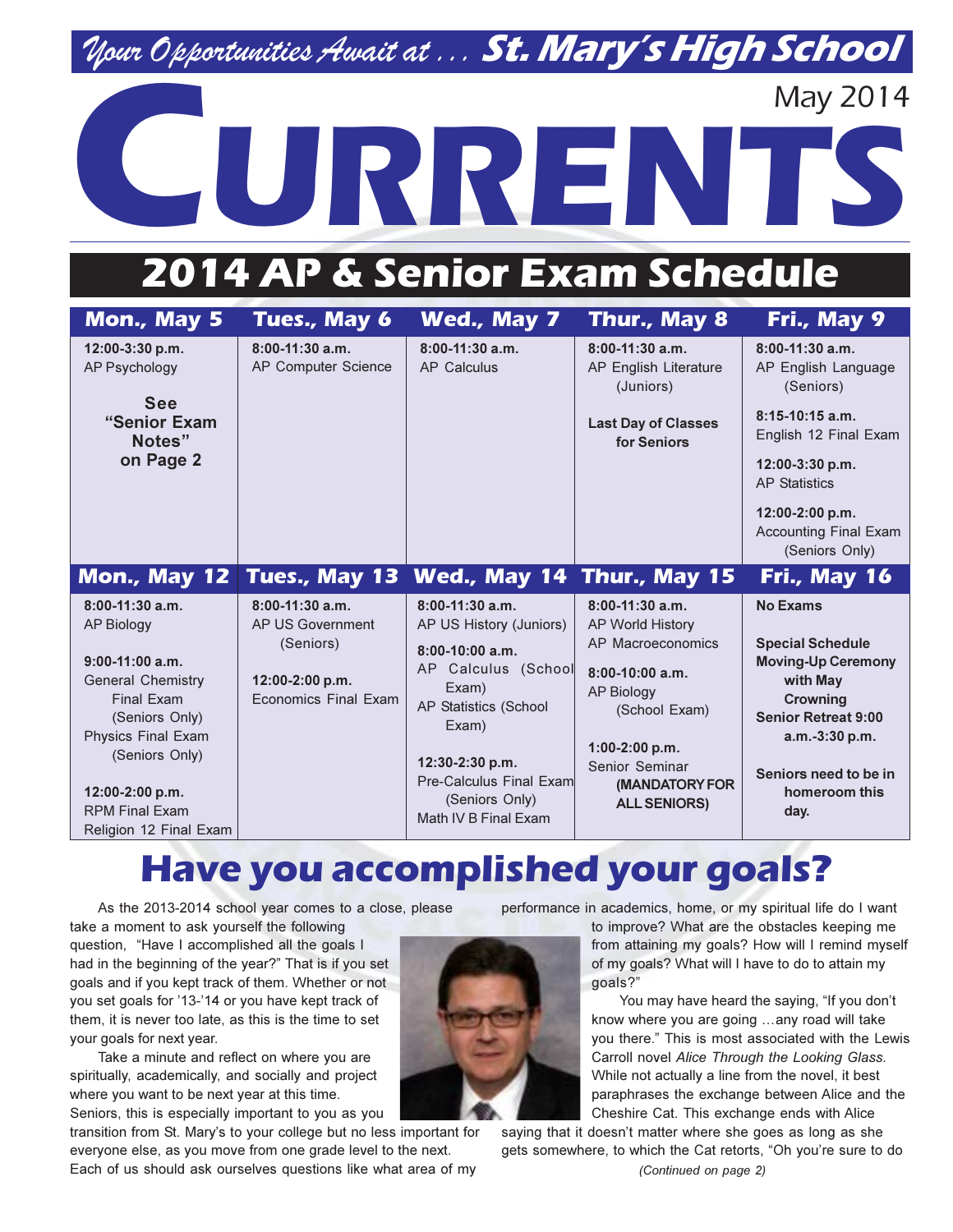#### **Currents**

#### **Senjor Exam Notes**

Here are some notes concerning the Senior Exams (schedule on page 1):

- Students only have to be in school for their scheduled exams, mandatory meetings, and all day May 16.
- The Administration is allowing the Seniors to be in Pride Day Dress for the exams (see Student Handbook for details). If students cannot cooperate with this dress code, they will be required to be in Regular Dress Code.
- Students must turn in their textbooks prior to taking their exam. Failure to do so may result in the students/ parents being charged for their replacement.
- . Buses will pick up students at the usual time in the morning and leave at the regular time. (Remember - the rest of school will still be in session.)
- · Some teachers may offer review sessions at times when students are not taking exams. Students should check with their teachers to see when these review sessions are scheduled.
- . If a student is at St. Mary's High School when they are not scheduled to take an exam or in a review session, they are required to be in the Library for quiet study or the cafeteria.

Questions regarding the Senior Exam guidelines and schedule should be directed to Mrs. Kranz.

### **Work Program** registration **begins May 19**

Many families have contacted St. Mary's regarding the Work Program, in which students can assist with summer projects while earning tuition credit. Registration for the program takes place on-line only. Please note that applications for this year's program will be available on the St. Mary's website beginning on May 19 at 9 a.m.

Questions regarding the Work Program and the application process may be directed to Mrs. Melanie Adams, Assistant **Enrollment Director for Student Accounts.** 

### **Attendance Policy** for students attending Prom

On May 22, the date of the Prom, Juniors will be taking the Field Test for the Common Core English Regents from 8 to approximately 10:15 a.m. This test is mandatory for all Juniors, and they must be present for the entire test.

All Juniors will be dismissed when they complete the test, whether they are attending the Prom, or not and will need their own transportation home on that date. Any Juniors who are absent from school on that date will NOT be allowed to attend the Prom, and no refunds will be made.

Underclassmen who are attending the Prom must be present in school from homeroom through at least the end of 4th period, 10:50 a.m. If they need to be dismissed after 10:50, they must turn in a written notice from their parents to the Attendance Office as soon as they arrive that morning.

Any underclassmen who are not in school from 7:53-10:50 a.m. will NOT be allowed to attend the Prom, and no refunds will be made. Any classes missed by underclassmen after 10:50 a.m. will be unexcused absences.

### **Bishop Malone to be Commencement Speaker**

The Administration of St. Mary's High School is pleased to announce that the speaker for the 110th annual Commencement Exercises will be Most Rev. Richard Malone. Bishop of Buffalo.

The Commencement will be held on Wednesday, June 4, at Villa Maria College in Cheektowaga.

Born in Salem, Mass., just outside of Boston, Bishop Malone was ordained a priest in 1972. After serving at a parish in Stoneham, Mass., he taught at St. Clement High School in



Somerville, Xaverian High School in Westwood, and St. John Seminary College in Boston. In 1993, he became the Director of Religious Education for the Archdiocese of Boston: two vears later he was named Secretary of Education. In 1990, Bishop

Malone was named an Auxiliary Bishop of Boston and titular Bishop of Aptuca. Bishop Malone was named the bishop of Portland, Maine, in 2004. On September 29, 2012, Pope Benedict XVI named Bishop Malone the 14th Bishop of the Diocese of Buffalo.

### Your goals? (Continued from page 1)

that if you only walk long enough." Why spend countless hours, days, even years meandering through life when all you need is some pen, paper, and a few minutes to reflect on what your goals are.

Finally, whether your goals are long term or short, whether they are small or large, make certain that they are SMART. This acronym, which you may have heard, most notably from Mrs. Kranz, stands for Specific, Measureable, Attainable, Realistic, and Timely. As long as you can answer

positive to the five points of SMART you will be setting yourself up for success. But, be ever mindful that "Good planning and hard work lead to prosperity, but hasty shortcuts lead to poverty." (Special prize to the first student to tell me where this line comes from; just send me an e-mail). So take a few minutes, to set your goals, and spend time everyday reflecting on them.

Mark Tramont 77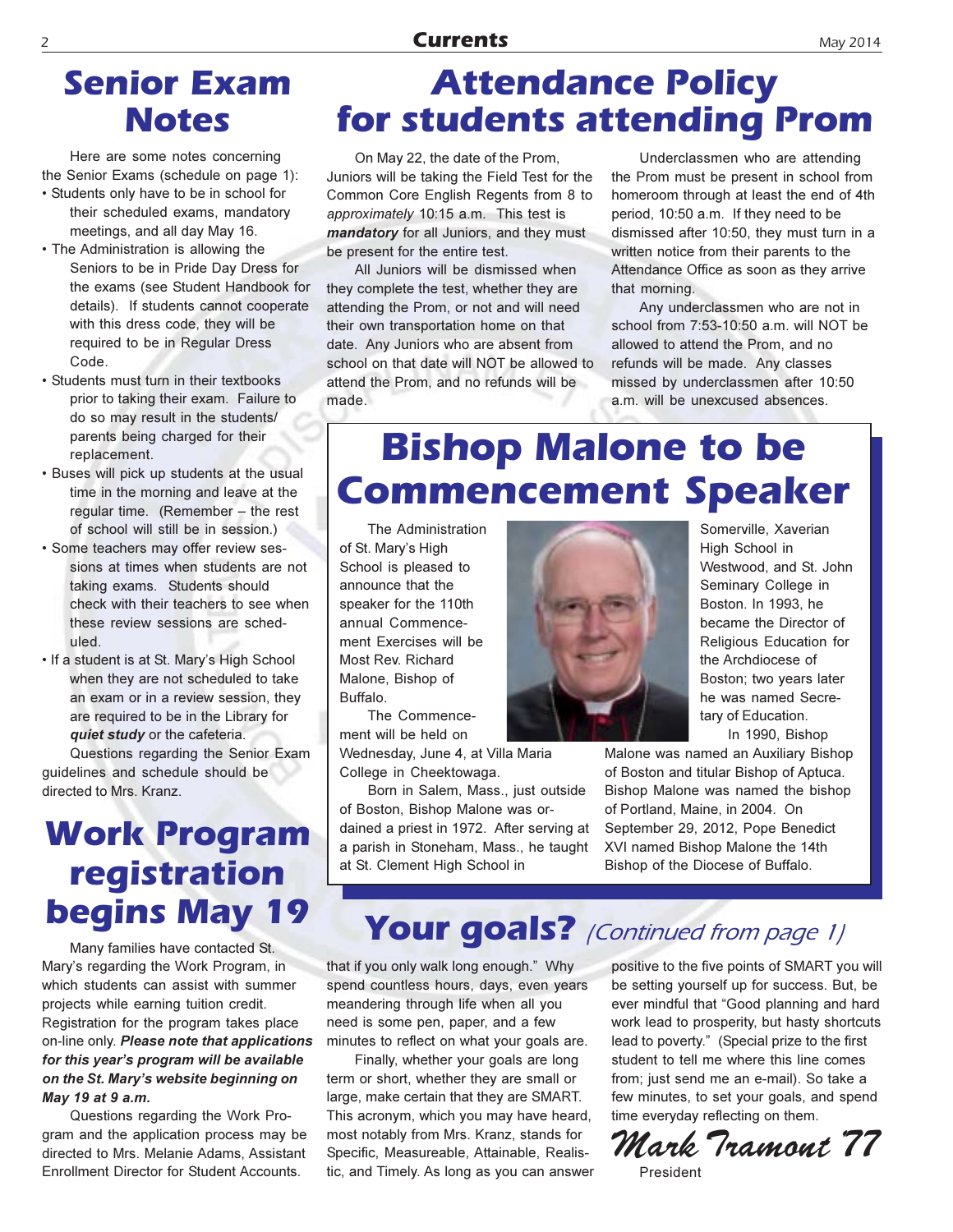### **Notes from** the Health Office

Sports physicals were offered at St. Mary's High School in March.

Student athletes who chose not to have a physical at school or were absent on the day of physicals are responsible to have a purple Physical Form completed by the students doctor.

This MUST be on file in the Health Office by August 1<sup>st</sup>.

Failure to comply will result in not being able to start practice with the rest of the  $tan$ 

Physical forms are available in the Health Office. the Main Office, and on the school website, www. smhlancers.org.

If you have any questions, please call Mrs. Murphy at 683-4824, ext. 220.

### **Language speaking, listening schedule**

The Listening Portion of the final exams for French 1. French 2, Spanish 1, Spanish 2, and Spanish 2 Honors classes is scheduled for Friday, May 30, during class time.

**Final Speaking Assess**ments for the Foreign Lanquage classes will be held on the following dates:

• French 1 & 2, Spanish 1, 2, &

2 Honors - Tuesday, May 27, to Monday, June 2.

- French 3 Monday, May 19, to Thursday, May 22
- · Spanish 3 Wednesday, May 14, to Monday, June 2. All students must be present at scheduled times for their appointments to receive credit.

There are no make-ups offered.

# Family & Friends (Referral) Fiesta

- An Event for Prospective St. Mary's Students -

(St. Mary's Families - Refer a potential student and receive money off your tuition!)

# Morday, May  $5^{\text{th}}$  + 4 to 7 p.m.

Meet the Students . Talk to Teachers Catch a Baseball Game · See the School Free Fiesta Refreshments

> For more information: call  $683 - 4824$  or go to www.sthhlancers.org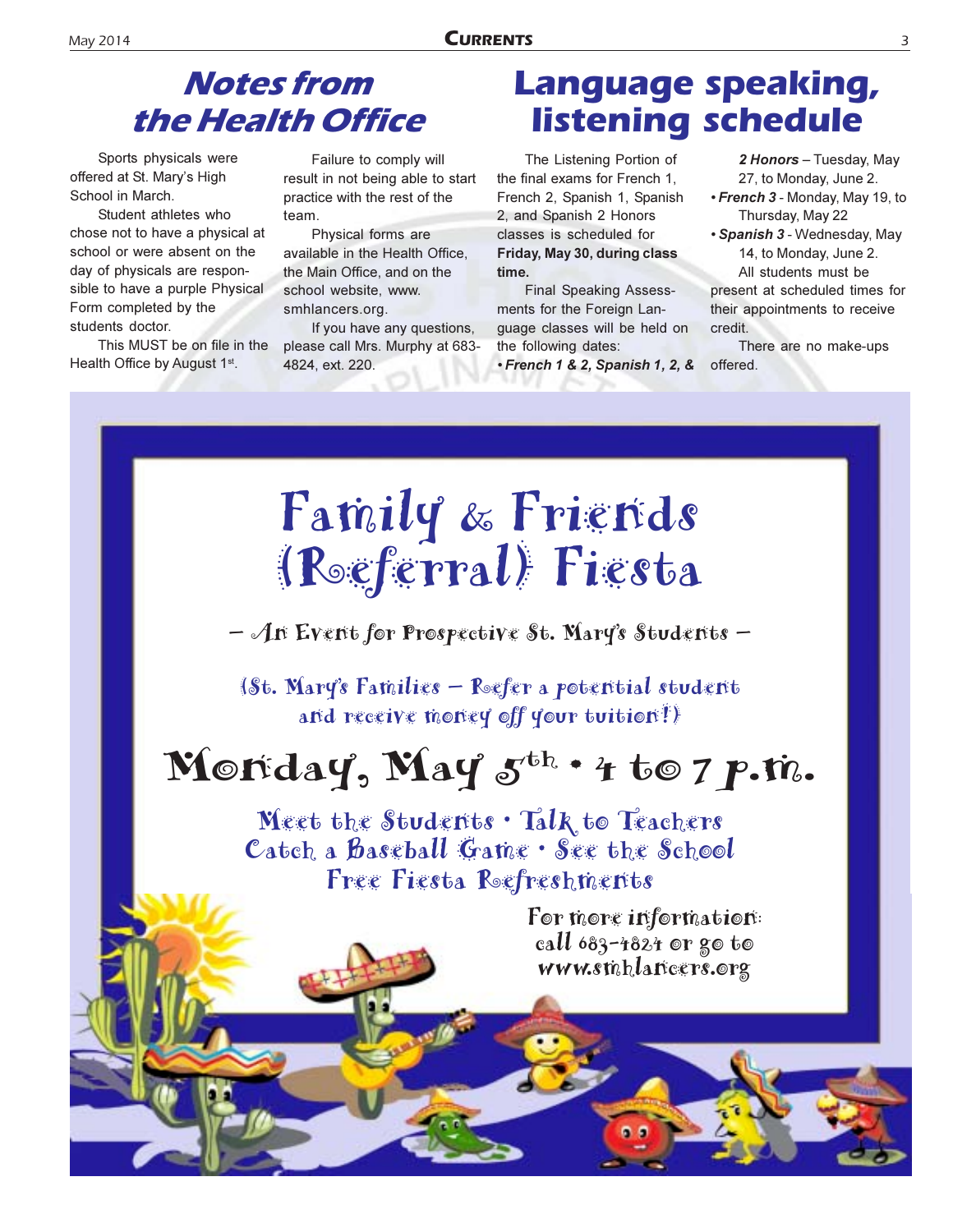#### **Currents**

### Katie Schaller '05 has the SMHS Spirit always with her

Even though it has been nearly 10 years since Katie Schaller was here at St. Mary's, she looks back fondly on her time at St. Mary's, about what it meant to her, and what it means



to her now. We recently took some time to sit down with Katie to catch up on her life and to get her reflections on her time at St. Mary's

#### Where did you attend college and what was your major?

After graduating from St. Mary's in 2005 I attended Fredonia where I majored in Speech Pathology and played Volleyball.

What jobs have you held since leaving Fredonia and what are you currently doing now?

I have had some opportunities that have taken me down a different path than



Katie Schaller in 2005 and today.

sells Arthrex surgical supplies.

Can you tell us more about Arthrex and your current position?

I absolutely love my job; it involves medical supply sales to Orthopedic Surgeons. It's very competitive with sales quota's to meet which is why I do enjoy it for sure. I like the fact that I work with sports medicine doctors, as sports has always been a big passion of mine.

#### What are some of your interests outside of work?

I would say there are two main interests: anything and everything family

my major. After I graduated from Fredonia I worked for Fichte Endel & **Elmer Eyecare** and now my present position is in medical supply sales with a great company called Prodigy Surgical which

and fitness related. I love doing yoga, going to the gym, and I am still active playing in volleyball along with touch football leagues. Spending time with my family is my biggest passion. I have a total of 11 nieces and nephews with one on the way who I absolutely adore.

Can you share some thoughts about your time at St. Mary's and what it meant to you?

Wow, so much to talk about. My time at St. Mary's truly reinforced all of the values that my parents instilled in me. I was taught how to live a life full of strong moral values at St. Mary's and at home.

From an academic standpoint I left here feeling very prepared to face the rigors of college life. Obviously I loved the sports programs. I participated in



May 2014

Katie's Pure Love Award

Volleyball, Basketball, Softball, and Track. Being able to be part of the volleyball program really taught me how to be disciplined, that was really an amazing group of girls, most of which are still my best friends to this day. Looking back I feel so lucky to have been able to participate in four sports and still stay on track academically. I loved the faculty & staff (Mr. Fay and Mrs. Mig. were among her favorites). I also think being in a co-ed atmosphere helped prepare me for college and life in general.

Do you have a fondest memory from your time at St. Mary's?

Volleyball State Championships certainly stand out. We all had bracelets that were inscribed with the word F.A.M.I.L.Y. The word Family is obvious but for us it also stood for Forget About Me I Love You. But the memory that had and still has the most meaning was when I won the Pure Love Award my senior year. The recipient was someone who not only displayed strong character and values but that person also tried to instill those traits into our fellow students. I received a

#### **Wirth '12 gives Oishei speech**

Korey Wirth, a 2012 graduate of St. Mary's High School. was the featured speaker at the Oishei Foundation Luncheon. The Foundation celebrated its 16th year of providing scholarships



to underprivileged students so that they can attend Catholic or private schools in the Buffalo area.

Korey, who was an Oishei student at St. Mary's, is presently a sophomore at Canisius College majoring in Pre-Med and Mathematics.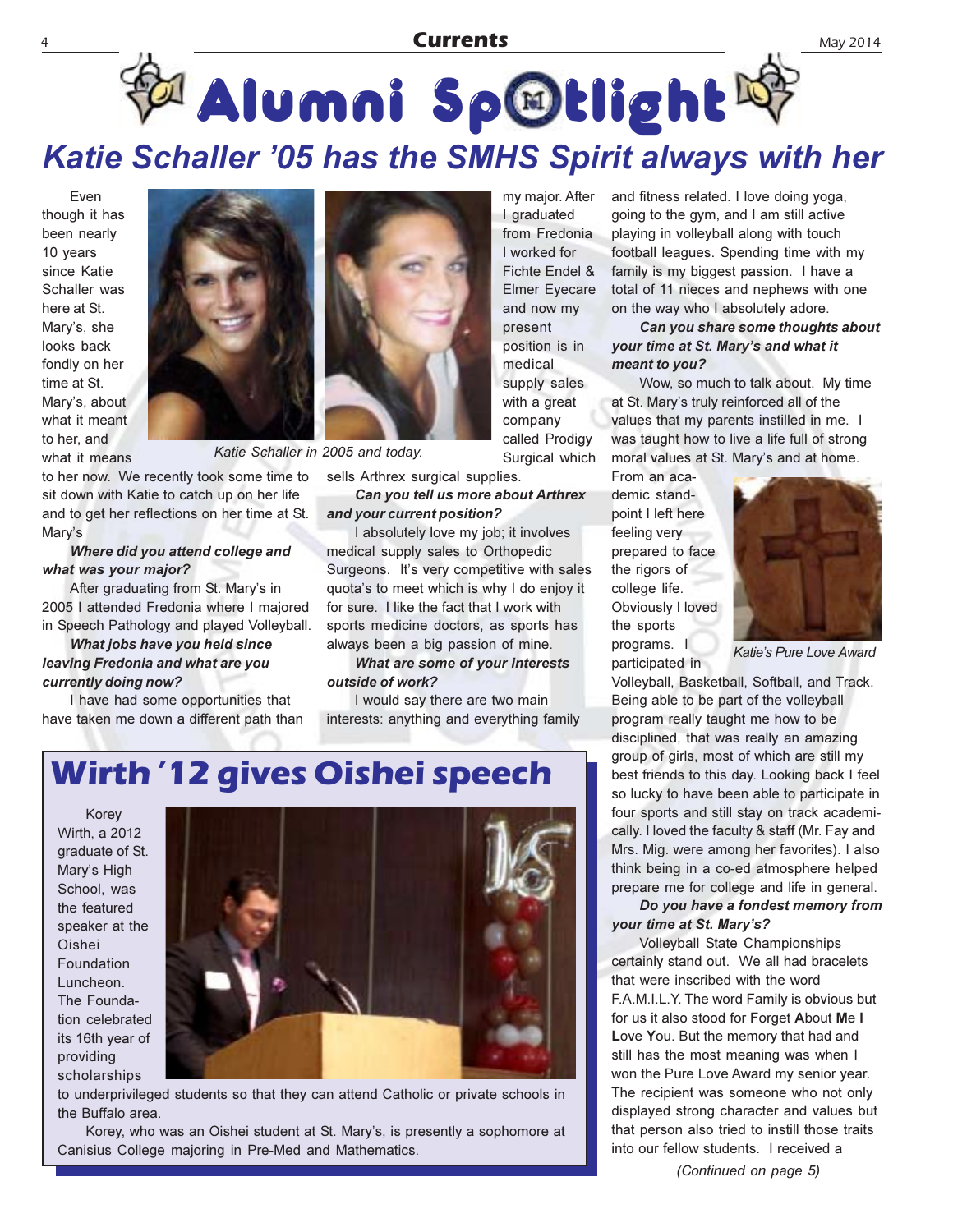### **Important Senior Dates**

With the end of the school year fast approaching, the Administration is reminding the Class of 2014 and their parents of the following important dates:

- Monday, May 5, through Thursday, May 15 – AP Exams (see schedule on page  $\left( \right)$
- Thursday, May 8 last day of classes for Seniors
- Friday, May 9 , through Thursday, May 15 - Senior Exams (see schedule on page 1)
- Friday, May 16 Closing Ceremonies with Seniors (Parents Welcome) and Senior Retreat (Mandatory)
- · Sunday, May 18 Baccalaureate Mass (Mandatory) & Family Brunch
- Thursday, May 22 Prom
- Wednesday, June 4, 9 a.m. Graduation Rehearsal (Mandatory)
- $\bullet$  Wednesday, June 4, 6:30 p.m.  $-$

#### **Casillo inducted into Lancaster Hall of Fame**

The Youth Bureau of the Town of Lancaster recently held its annual Youth Hall of Fame Induction.

These awards recognize individuals who have shown

Alexandra Casillo

achievements in personal growth and community service.

Congratulations to senior Alexandra Casillo who was inducted into the Hall. She was recognized for her leadership and her academic accomplishments.

Graduation (Mandatory) More information and complete schedule of events will be available in future mailouts

### **Parents invited to Moving Up Ceremony**

On Friday, May 16, St. Mary's High School will be holding the Moving Up Ceremony and May Crowning. The events that day will include special prayers for the seniors as they leave the student body and for the other classes as they move up in the school commu-

#### nity. There will also be a preview of the Senior Video and the traditional May Crowning by two members of the Senior Class

Parents are invited to come to this celebration. Ceremonies will begin at 8 a.m., to last about an hour.

**Goldyn earns** 

**Service to** 

### **Eggert receives Cheektowaga Chamber Award**

Senior K. Eric Eggert was recently selected to receive the Cheektowaga Chamber of Commerce Student Achieve-

ment Award for the month of April.

Eric was recognized for his excellent communications skill and hard work both in and out of school. He attended the awards ceremony with his family along with Mrs. Jamie

K. Eric Eggert displays his Cheektowaga Chamber of

Whitwood, St. Mary's Counselor, who nominated Eric for the Award.

sacrifices to send my sisters (Kara -Class of 1996 & Elizabeth - Class of 2002) and me to St. Mary's. At first I questioned them and why they made that sacrifice to send me to a Catholic high school. It took me a while to appreciate it,



ceived a gift

Chelsea

for her outstanding service to the youth of Cheektowaga throughout

card from Barnes & Nobles for books for college.

#### **Alumni spotlight** /continued from page 4/ school system: however they made great

beautiful cross carved in a stone which I still have to this day.

#### Any other thoughts to share?

Looking back…I can't thank my parents enough for having the wisdom to send my four siblings and me to Catholic schools. They both worked in the public

Commerce Award.

but now I can see why they did it. St. Mary's helped shape who I am, and I truly believe that I am a better person for it. To be surrounded by people with the same moral and faith-based principles was a fantastic experience that I was extremely

fortunate to have had.



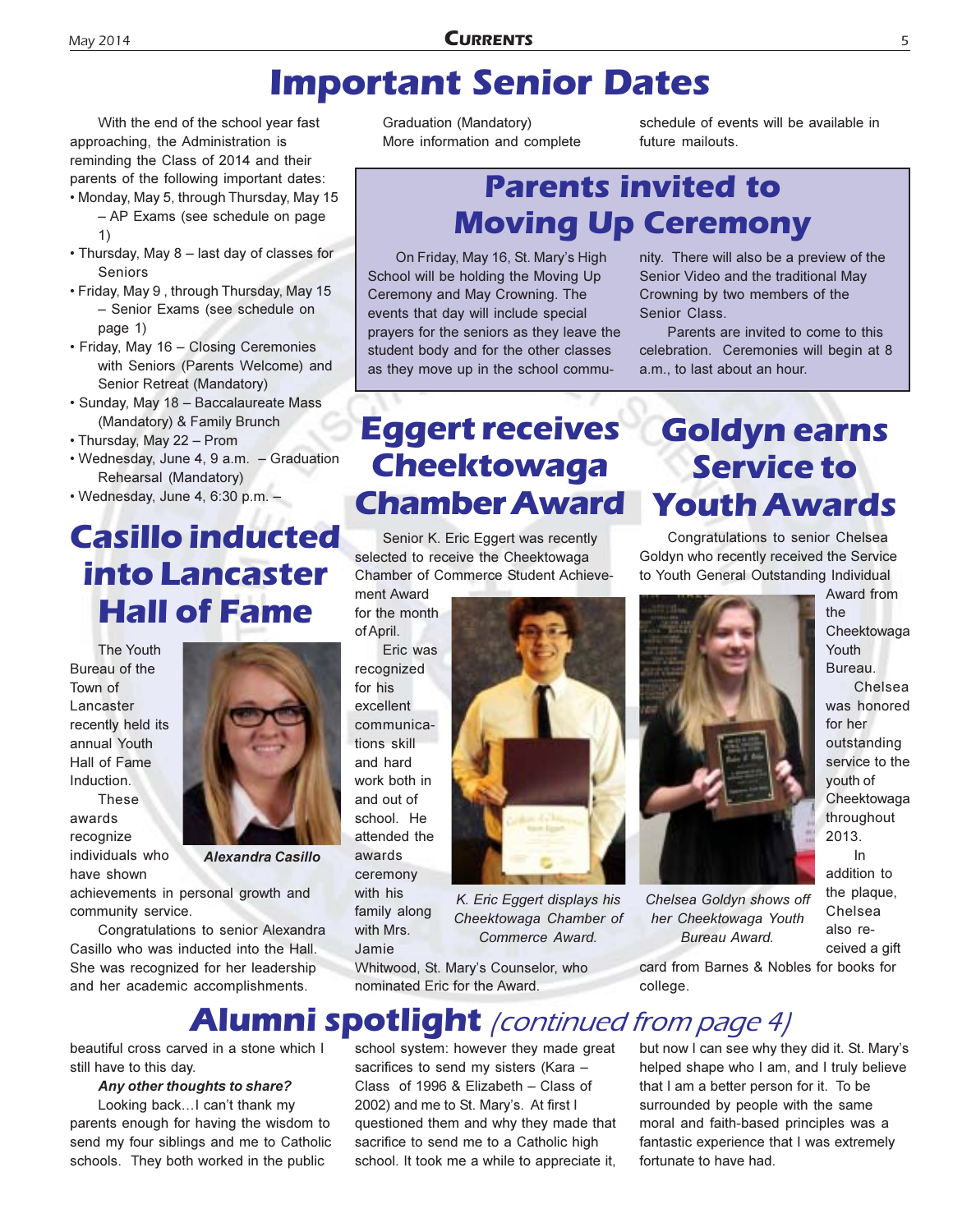

# **Campus Ministry** Murder, he wrote

It's May, the fifth month, so the commandment we examine is also the Fifth.

The New Revised Standard Version of the Bible notes in Exodus 20:13, "Thou shall not murder."

The original Hebrew word distinguishes murder from killing. "Murder" is characterized by premeditation, deliberate, a certain freedom to choose to take a life, as in homicide. "Killing," however, is related to ideas of self-defense, the protection of family, neighbor, and country. The element of free choice is lacking.

In perhaps a more real way the "killing" we do tends to be

### Let your spiritual life be like a caterpillar

A reflection by Sister Rose Therese DiGregario, OSF

"What the caterpillar calls the end of the world, the master calls a butterfly." - Richard Bach

Prayer and reflection on how our spiritual life and the life of a butterfly are the same ... and different.

Awesome and creative God, we beg you for the courage and the grace to be totally transformed into your image and likeness. You give us numerous insights from your creation that challenge us to risk and to take the leap of faith as does the caterpillar to become a butterfly.

The caterpillar's role in life is to eat and grow and to shed its skin many times as it continues its life of transformation. We too are called to eat and grow and to shed our skins many times as we

become transformed: to eat Your Word in the Scripture; to eat and drink at Your table and to extend it to our world community table; to shed the baggage of fear, doubt, and discouragement; and to plunge into a deeper relationship with You, Creator God, and Holy Spirit.



And when the time is right, the caterpillar continues its journey and struggles to lose itself to enter the cave of the cocoon. There it is completely dissolved of its caterpillar life, to become totally transformed into an unimaginable new creation. We too are called to go into our cocoons of prayer, silence, and contemplation, to be renewed, and to take off the old and put on the new.

And when the time is right, when the caterpillar thinks it is the end of the world, you, Divine Master, call it a butterfly. It emerges; it is free; it has wings and can go where it pleases and pleases where it goes. We too, when we are discouraged and think we can no longer go on, emerge from our cocoons of prayer, silence, and contemplation, with wings and a renewed spirit. You call us to new life as sisters and brothers of the St. Mary's faith community. You call us your Beloved Children, and you give us wings to go witness the Good News of our lives! You challenge us to go where YOU please, and we, Divine Master, will please wherever we go. Amen.

more of an emotional, spiritual type than the physical. Our words can become instruments that "kill" self-esteem, relationships, and trust, the result being more harmful and hurtful than physical pain.

Do we "kill" faith with doubt, joy with cynicism, hope with despair, love with selfishness? Do we not only see the glass as half-empty but the water in it is polluted?

In Exodus, the admonition was directed to physical life, but today the Fifth Commandment challenges us on a different level: it reminds us to be pro-life, pro-Spirit, and pro-active.

Benedicat vos omnipotens Deus. twf+

### **RPM Class presents Living Stations**



Members of the Retreat Peer Ministry Class presented the Living Stations of the Cross. Led by teacher Mrs. Cindy Powers, the students brought to life the events of Good Friday, from Jesus' condemnation to death to His burial in the tomb.

Above, Laura Enzinna portrays Mary who is given the body of her son, Jesus, portrayed by Eric Eggert.

### **TLC visits The Towers**

Andrea Seeloff (left), Kristi Smith, and the members of The Lancer Club (TLC) recently visited with the residents of The Towers to help them dye eggs in anticipation of the Easter season.

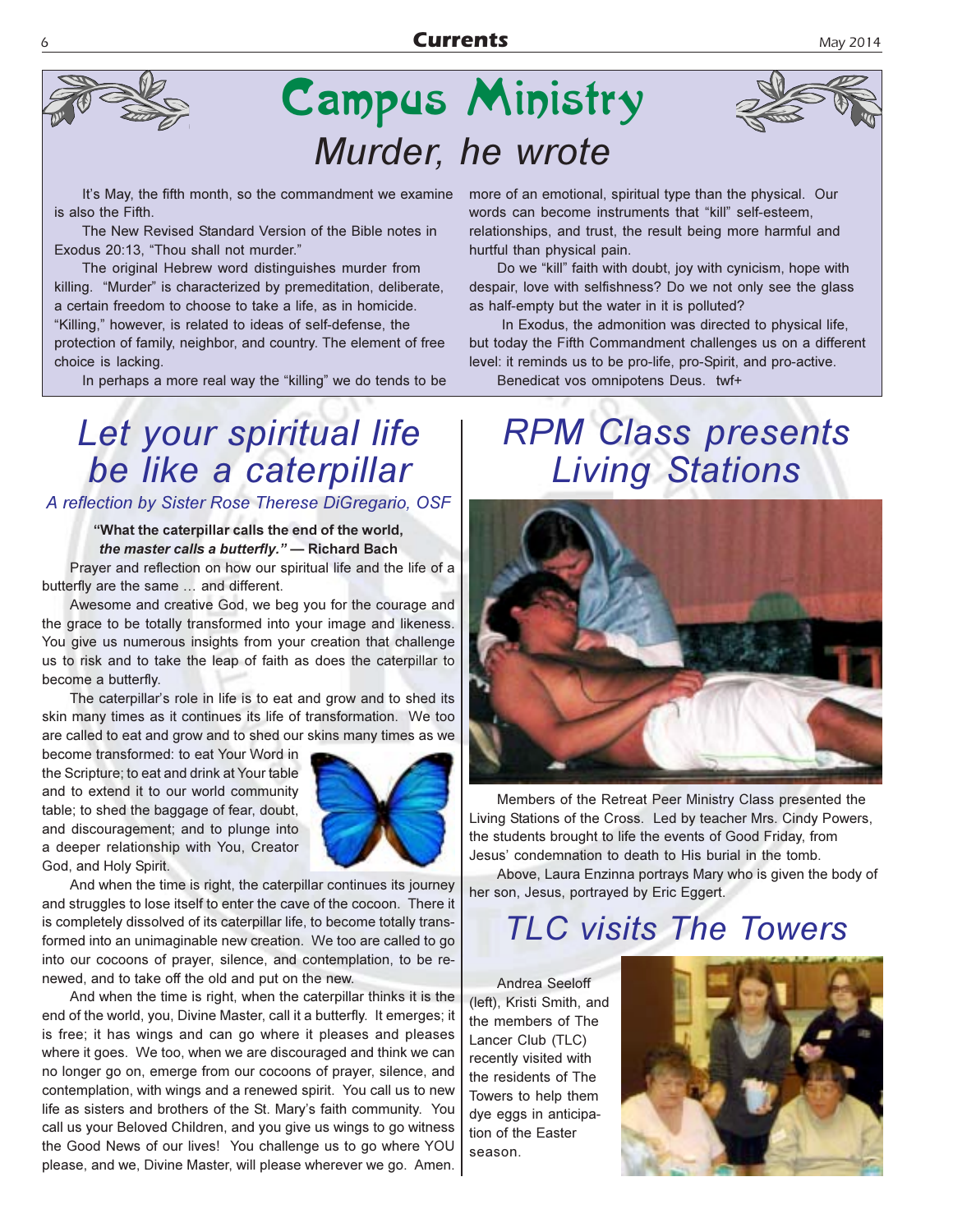**CURRENTS** 

### **Congratulations, Third Quarter Honor Roll Students**

Frin

Neidhart

Xinyue Chloe Guan



Swannie

**Senior 1st Honors Torey Adams** Catherine Blaszak Kathleen Bookmiller Caitlin Bystrak Alexandra Casillo Laura Cavallari Mamin Amy Chen **Yijing Shery Cheng** Reagan Craddock Aaron Denz Natalia Dziadosz Kevin Eggert **Tyler English** Laura Enzinna Chelsea Goldyn Marc Gonzalez Jacob Hacker **Rylee Haffey** Peyton Harris Chelsea Heffernan **Meghan Helak** Christopher Hoffman Sydney Irish **Brooke Kacala** Nathaniel Keith Cory Kiebzak Cailvn Krvgier Mary Martin Marco Matteini **Mark McManus Bailev Michalski** Rachel Molino Melissa Musialowski Erin Neary Erin Neidhart Katarina Raab Francesca Rockwood Michaela Rowe Victoria Rozler Abigail Salamone Claire Schroeder



Laura Cavallari

Reagan Craddock

Hoffman Jacqueline Steck Erica Swannie Christopher Szumla Erika Talbot **Latrell Tyson Hayley Wnuk** 

Christopher



**Trevor Wrona** 

**Grant Ziomek** 

Collin Zelli

Yige Jessica Wu

Dvlan Braniecki **Holly Bystrak** Samantha Cousineau **Daniel Dolinar Vincent Francemone Brett Helmbrecht** Emily Krucenski **Allison Langley** Ana Lyons Joseph Podwika Samantha Rodriguez Kayla Roman Lucas Sperduti Nicholas Sugg Nicholas Vallone **Megan Wrest Matthew Wrobel** 

#### **Junior 1st Honors**

Paul Bargnesi **Andrew Blaszak** Paige Burkard Theresa Cometto **Teresa Cronmiller Ashley Drzymala** Jennifer Dudzinski Nicholas Federico David Filion **Brittany Gorny** Katie Grabski Hannah Gresham

Joseph Hamilton Hannah Hapeman **Justin Hersey** Danielle Hockwater Rebecca Hojna Zachary Ineson Katrina Kenneweg **Austin Klink** Sydney Kozminski Victoria Kwitowski Nicholas Lukasik Magdalene Manuel Leah Meyer Jessica Michalski Agatha Milholland **Kayla Murphy** Marc O'Neill Tia Piotrowski Ryan Ratajczak **William Roskopf** Gillian Sacco **Matthew Schneider** Kaitlyn Schott Jacob Shepard Mason Smith Julie Sobczynski Shelby Strausbaugh Alexandria Szpila Zachary Szpila Jacob Tomaszewski **Mariah Troidl** Christopher Truesdale Kaitlyn Tytka **Amber Wilk** Alyssa Yebernetsky Alexandra Zelazny Alyssa Ziobro

**Junior 2nd Honors Emily Bellet** Lonnie Bowlds

Murphy Tytka Joseph Coleman Jacob Concannon Nicolas DeSanto Mary Eddy Samuel Freeman Nicholas Heigl Zailiang Eagle Jian Michael Kruse **RiverLeigh Martinez Brianna Poules** John Propis Jackson Sperduti Benjamin Tobolski Qiuyang Wang Yu Charlotte Wang **Brandon Weber** Matthew Wierzbicki Michael Wierzbicki Sean Wilson

Kaitlvn

#### Sophomore 1st **Honors**

Jennifer Baran **Austin Calkins** Olivia Carl Joelle Cianciosa Kendra Ciezki **Madison Fermo** Lisa Gali Helen Gibson Victoria Gorny Christopher Gresham Jia Wei Jimmy Gu Jack Hathaway Carolyn Kidder Nicholas Kobis Jessica Kranz Rosalie Martin Leah May **Mikala McCartney** Julie Pijacki Jennifer Piskor

**Victoria Powell** Grace Pyszczek Jessica Ratigan James Roetzer Isabel Van Remmen **Regan Weiss** Emma Winiarski **Madeline Wnuk** Alvssa Zirnheld Kevin Zolnowski

#### Sophomore 2nd **Honors**

Jordan Badura **Bradley Berchou** Garrett Braniecki Summer Compton Marissa Dantonio Anna DiDomenico Joseph DiGesare Ean Dionne **Bailey Dolegowski** Allyson Fischer Ann Hamilton **Bridget Herod** Alexander Hokaj **Ashley Junik Tianvi Gary Li Brendan McKeating** Katherine Netti David Owczarczak Jonathan Rowe Veronica Rozler Allison Rusinski Andrew Salamone Joseph Vallone Megan Vogel Genevieve Zajac Evan Zaprzal

Freshman 1st **Honors** Asia Alexander

**Top five Freshmen** 

James Ando Alexander Bish **Charles Bristol** John Connolly Daniel Cress Mark Cronmiller Jenna Erwin Joshua Fontaine Grace Fuller Samantha Grabski Meghan Hanna Anna Heerdt Stephanie Hossenlopp Victoria Jankowski Marissa Loniewski **Caitlyn Meyer Faith Meyers** 

Savannah Meyers Stephanie Nemmer Alex Paul Andrea Seeloff Kristi Smith Alexander Stegmeier **William Story** Collin Tytka Kathryn Voql

#### Freshman 2nd **Honors**

Haley Wipperman

Gina Appenheimer Elizabeth Bakeman Amaya Devers Grace Freeman **Jill Greene** Erin Hufford Sean McCarthy Hannah Pufpaff Jacob Tredo **Brittany Wachowski** Sydney Zajac Maya Zelazny

#### **Top five Sophomores**



Nicholas Soluri



















Carolvn Kidder

Olivia Carl

Madison Fermo

Kendra Ciezki

Christopher Gresham

Daniel Cress

Victoria Jankowski

Grace Fuller

**Marissa** Loniewski

Kathryn Vogl



Rebecca Hoina





Agatha Milholland

Ratajczak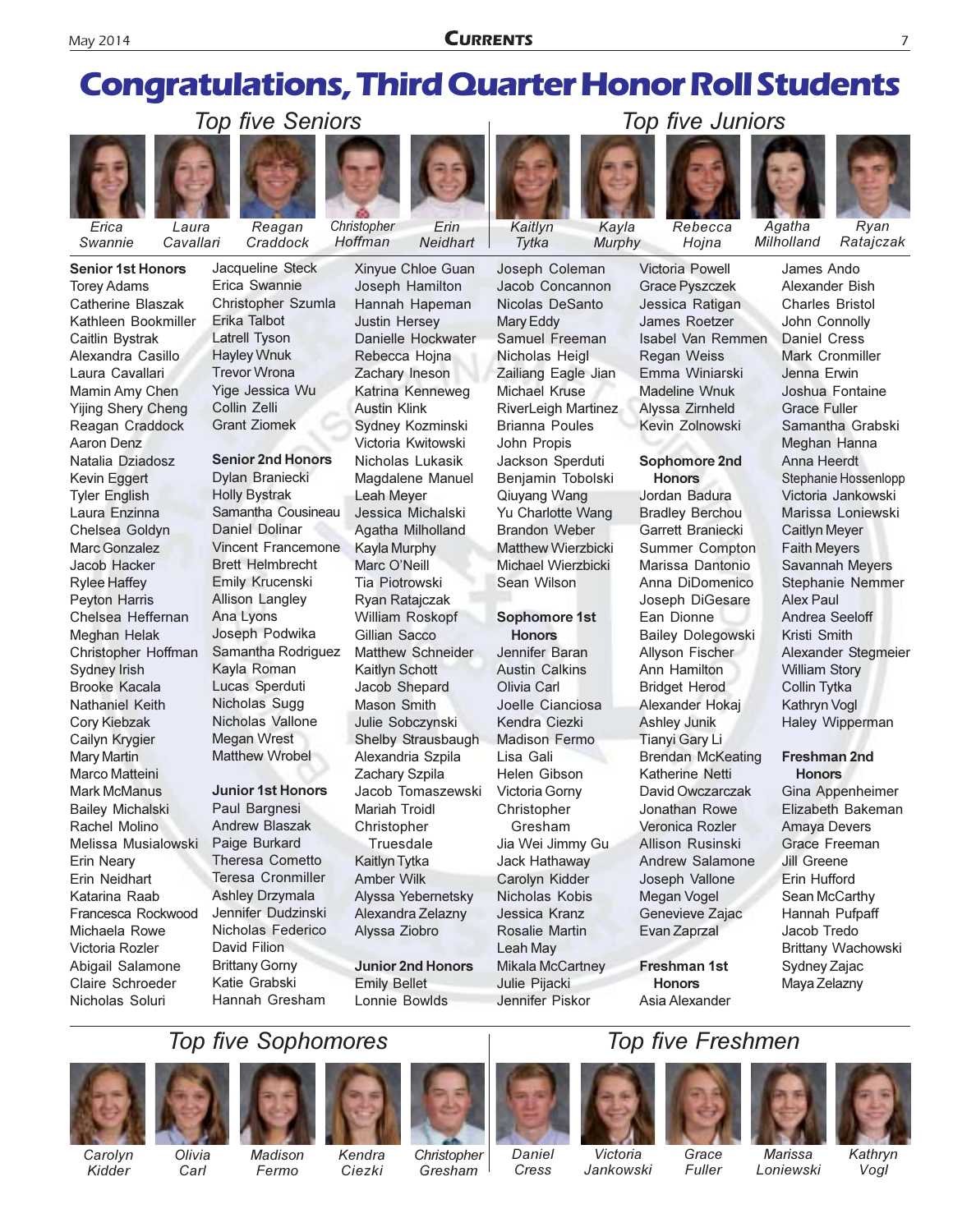#### **May 2014**

**Counseling Corner** 

Sarah Neudeck (sneudeck@smhlancers.org) • 683-2349 • Jamie Whitwood (jwhitwood@smhlancers.org) Counselor to Classes of 2015 & 2017 Counselor to Classes of 2014 & 2016

### Summer job can teach valuable lessons

A summer job may be your teen's first step into the workforce and can help him prepare for the demands and responsibilities of "the real world." Summer jobs teach students many valuable lessons about respect and responsibility - important ingredients for school success.

A summer job can teach your teen how to:

- . Be on time. Punctuality is crucial in the workplace. Others will depend on your teen to show up when expected.
- . Work with others. Your teen will have to get along with his coworkers and take direction from a supervisor.
- · Behave professionally. An employee's behavior and how he communicates reflect on the company. Your teen will need to be on his best behavior.
- Dress professionally. Most workplaces have dress codes or uniforms.
- Interact with customers. Many entrylevel jobs involve working with the public. Your teen will need to be polite and helpful to all kinds of people - even those customers who may not treat him in the same courteous fashion.
- · Think about his future. Experience in a job can help your teen decide if a line of work is right for him. If he wants to be a veterinarian, but

### Five key tasks of parents

Did you think that most of your big parenting jobs were over?

Hardly. According to research collected by the Harvard School of Public Health, parents of teens have five key parenting tasks:

- Love and connect. Spend time together as a family and spend one-on-one time with your teen. Do familiar things like cooking a meal or watching sports, and add new things like volunteering as a family.
- · Guide and limit. Figure out what's non-negotiable - issues like safety, health, and school attendance. Let your teen know you won't give in on those things. But talk about how you can work together to compromise on issues like clothes, hair, and schedules. Give him practice in making choices and then living with the results.
- Monitor and observe. Know where your teen is going  $-$  and who

he's with. Talk with other adults (teachers, coaches) who might notice any changes in your teen's behavior. Keep in contact with the school about his grades and attendance.

- Model and consult. Be a good role model. Take care of your health. Put your values into practice. Your example is more powerful than any words you speak.
- Provide and advocate. If your community doesn't provide what you think teens need, get active. Network within the community to provide the support you know all teens need. Work with others to add positive guidance and remove negative influences.

Reprinted with permission from the May 2014 issue of Parents Still make the difference!® (High School Edition) newsletter. Copyright © 2014 The Parent Institute®, a division of NIS, Inc. Source: A. Rae Simpson, Ph.D., Raising Teens: A Synthesis of Research and a Foundation for Action, Harvard School of Public Health, www.hsph.harvard.edu/chc/ raising-teens.

faints at the sight of blood during his shift at the animal shelter, he may need to rethink his career goals.

Reprinted with permission from the May 2014 issue of Parents Still make the difference!® (High School Edition) newsletter. Copyright © 2014 The Parent Institute®, a division of NIS, Inc.

### Don't let work slide with nice weather

As soon as the days become longer, students' attention spans seem to become shorter. It's like there's something in the air that entices kids of all ages to skimp on studying in favor of extra time outdoors.

To make sure your teen is still finishing his homework:

- · Talk about it. Ask questions about his assignments: Which one was the most interesting? Which one was the most difficult? This will remind him that even if he doesn't care about his homework, you still do.
- · Time it. If your teen averaged three hours of homework each night during the winter, a new 15-minute homework average should make you suspicious. A question like, "Why are you spending less time on homework now?" might be enough to fix the problem.
- Combine it. Suggest that your teen do his reading on the front steps. Or let him shoot hoops while you quiz him on science terms. That way, he can enjoy the outdoors - without sacrificing any of his homework time.

Reprinted with permission from the May 2014 issue of Parents Still make the difference!® (High School Edition) newsletter. Copyright © 2014 The Parent Institute®, a division of NIS, Inc.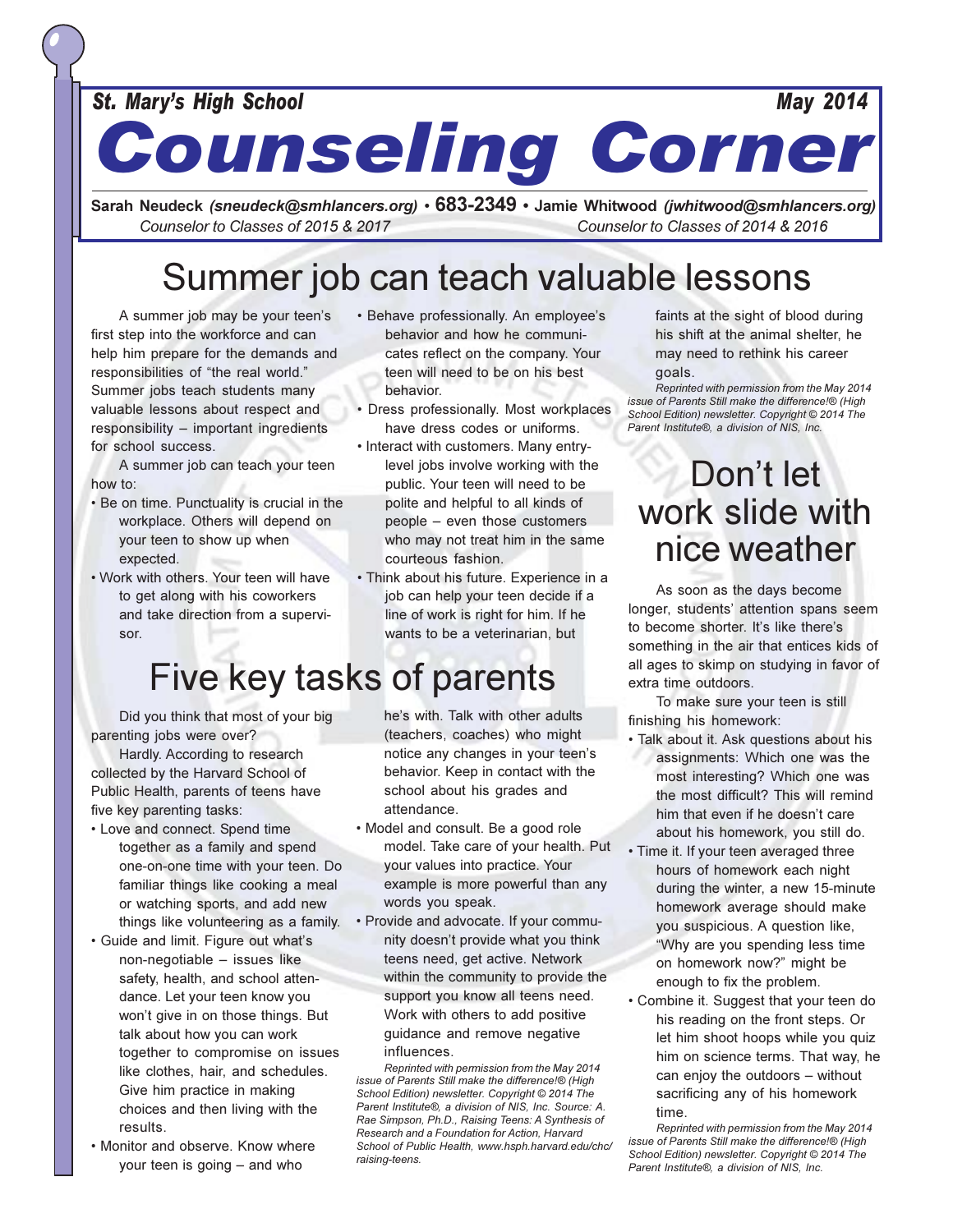### **Jeans Day benefits grad's sick son**

On Friday, April 25<sup>th</sup>, the St. Mary's community had the pleasure of meeting seven-year-old Andrew Masse along with his mother, Jennifer, a 1989 graduate of St. Mary's, his dad, Mark, as well as his grandparents as the Masse family joined us to celebrate our Easter liturgy.

When Andrew walked in, he was full of smiles and laughs and highfives all around, and the students especially the girls - surrounded him, sharing hugs and stories and gifts of all sorts. However, this didn't last long. Soon, Andrew was asleep. The seven year old, who a few minutes ago was full of exuberant young energy, just could not keep his eyes open any

### **Class of 2015 holding Senior Trip Fundraiser**

The Junior Class of 2015 has been given approval to hold a fundraiser to earn money towards their Senior class trip and/ or their 2015 Senior class graduation fees.

The Senior Trip will be taking place in November 2014.

The fundraiser will be a 'July 2014 Daily Draw Lottery'. This fundraiser will give each student, who chooses to participate, the opportunity to raise funds for their class trip.

Lottery ticket sales will be tracked for each student, and, once the prize payout of \$1,150 is met, a portion of each ticket sold by the student will be allocated to that student seller to be used towards payment of their senior class trip as follows:

- 350-499 tickets sold; \$1.50/ticket
- #500-699 tickets sold: \$2.50/ticket
- · 700-899 tickets sold; \$3.00/ticket
- 900-1,000 tickets sold; \$3.50/ticket

#Please note, it is anticipated that at least 500 tickets will be sold.

Tickets are only \$5 each, with a maximum of 1,000 tickets to be sold. The more tickets sold, the higher the amount that will be allocated per ticket sold to the student seller's account.

More information will be coming to Junior families very shortly.



Andrew Masse with his dad Mark and mom Jennifer '89.

longer. He slept for the next hour in the arms of his dad.

For you see, Andrew is battling brain cancer. And lots of activity just wipes him out. While he did wake at the end to receive St. Mary's hats and shirts and a standing ovation from our student body, he struggled the entire time to keep his eyes open.

Andrew and his family came to St. Mary's because we wanted to have the St. Mary's community have a face to go with the name: on Friday May 2 the school conducted a jeans day fundraiser to raise money for Andrew and his family as he continues his heroic fight.

To make the day extra special, some seniors also thought it would be nice for the students to wear Andrew's favorite color along with their jeans. When asked what his favorite color was, Andrew humbly deferred to the color of Childhood Cancer Awareness - Yellow. Even in his sickness, he thought of the greater cause.

So, on Friday, May 2, students were encouraged to wear Jeans and Yellow, to be generous in donations, and to think of Andrew, a brave young man battling a terrible disease, who, even as he fights to keep his eyes open, thinks first of others and the struggles other people are going through too.

22nd Annual **Chris Griswold Memorial** 5K Race & 1 Mile Fun Run to benefit the students of St. Mary's High School

#### Saturday, May 17, 2014 in Como Park 10am - Walk/Fun Run • 10:30am - 5K Race

To sign up, go to smhlancers.org

### **Students/Teacher of March**







**Nicholas** Federico



**Brendan McKeating** 





Mr. Anthony **Moreno**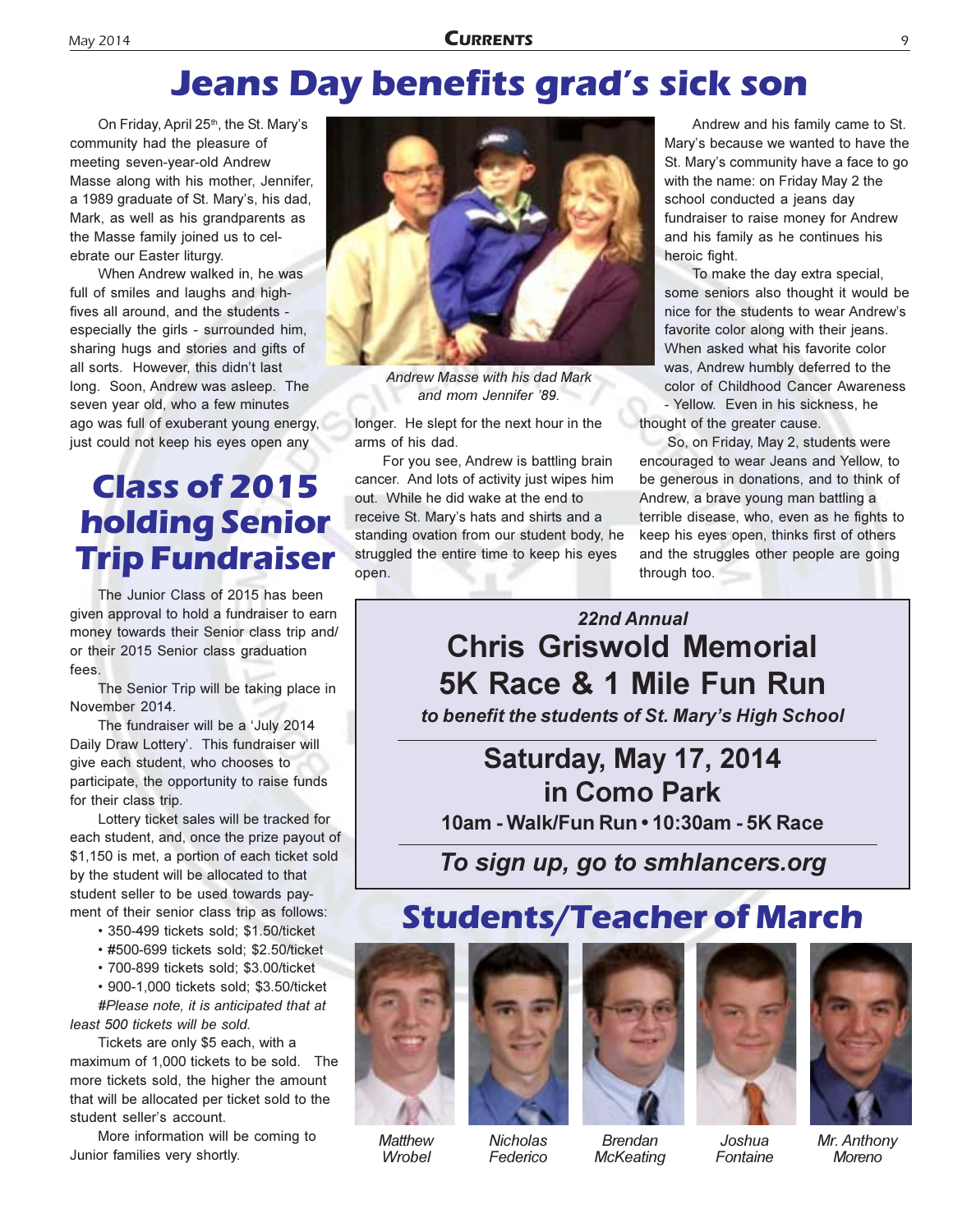

### **Fashion Show successful again**

The annual Spring Fashion Show, Wrapped in Fashion, was held on Thursday, April 3. With 183 paid admissions, it was the most successful Fashion Show in recent memory. This year's show featured 50 student, faculty, alumni, and parent models.

Congratulations to all of the raffle winners! Winners of the Special Raffles, Door Prize, and 50/50 were:

- 32" LED TV/DVD Combo Kathy Krucenski
- · Salvatore's Diamond Package Dr. Ginny Stolarski
- \$100 Tops Gift Card Lynn Tytka
- Door Prize, \$25 Gift Card donated by TJ Maxx Katrina Owens
- 50/50 (\$292) Sandee Grega









80 West Drullard Avenue, Lancaster . and The Broadway Market Phone: (716) 681-9866 • Fax: (716) 681-9868 sales@chruscikibakery.com · www.chruscikibakery.com

**Chrusciki Bakery is excited to offer 10% OFF Graduation & Communion Cakes** for all St. Mary's Families

### **LPP sponsoring Reading List** book exchange

The Lancer Parent Partnership is hosting a Summer Reading List Book Drop/Exchange so that students can drop off previously read books from the Summer Reading List and then select up to two books for their current grade level reading list.

Students may drop off books in the Main Office beginning May 5. Books will be displayed on tables in the Library by grade level from 5:30-6:30 p.m. on Monday, June 9, prior to the Academic Awards ceremony. We are asking participants to drop off a canned good for each book they take, which will then be donated to the Lancaster Food Pantry.

The books on this year's Summer Reading List are:

#### English 9 & 9 Honors

Night, by Elie Weisel Alas, Babylon by Pat Frank Roll of Thunder, Hear My Cry by Mildred Taylor Summer of My German Soldier by Bette Greene Ten Little Indians, also titled And Then There

Were None by Agatha Christie Mockingjay by Suzanne Collins The Boys of Winter by Wayne Coffey

#### English 10 & 10 Honors

Lord of the Flies by William Golding In the Middle of the Night by Robert Cormier A Night to Remember by Walter Lord Rebecca by Daphne du Maurier **Briar Rose by Jane Yolen** 

(Continued on page 12)



Remaining SCRIP orders for the year are as follows: May 5, 12, 19, 27 and June 2.

Tuition credits for SCRIP were applied during the last week of April.

We were pleased to apply \$435.40 towards parents tuition accounts and the school made a profit of \$1,356.72! Imagine how successful this program will be when everyone participates.

Thank you to all who have participated thus far.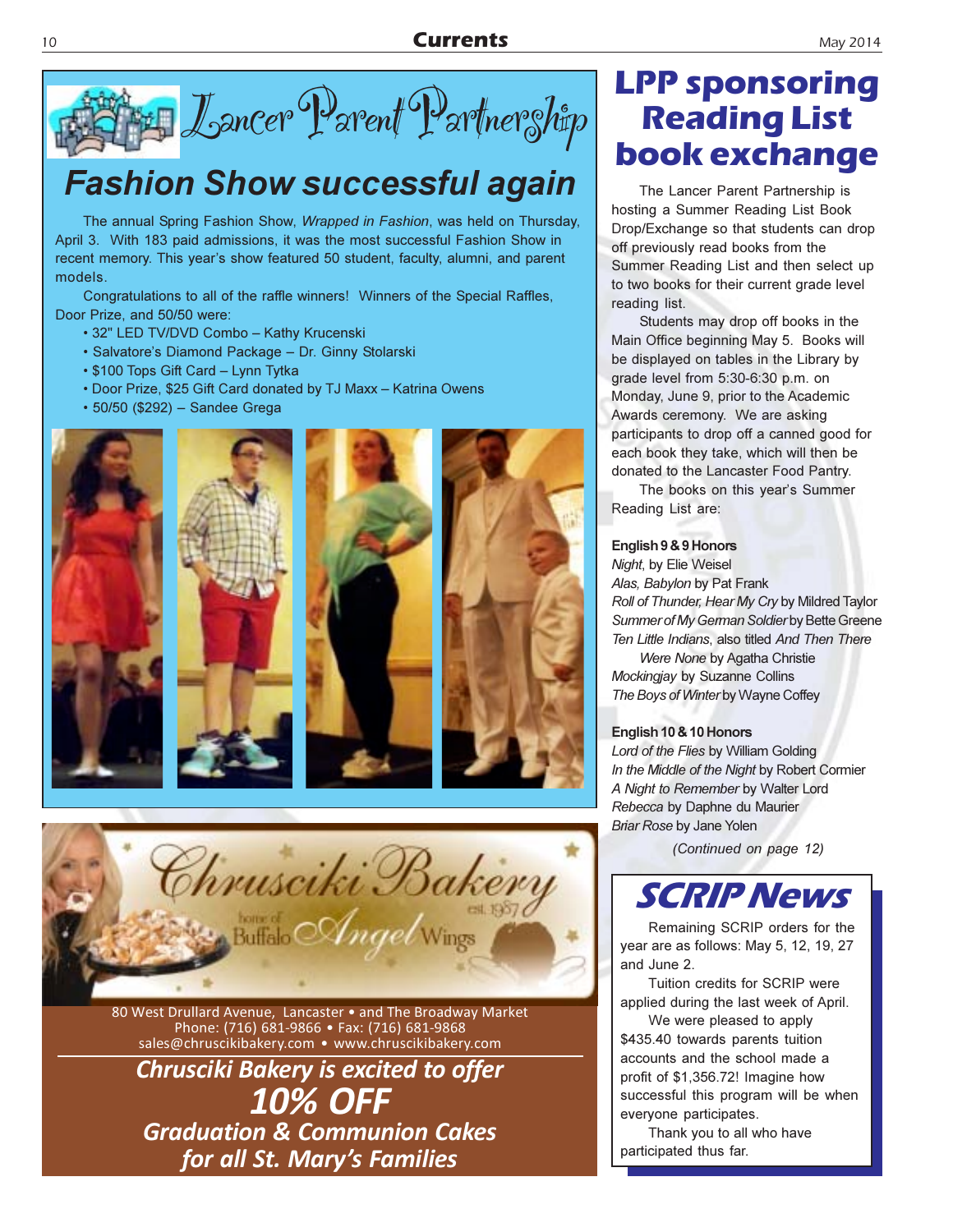#### **Health Corner There are many benefits to running**

Running has been long recognized as an intense competition and proof of good health. In present times, running is used in many forms: physical competition, therapy, and weight loss.

The most important thing to note about running is its multiple health benefits.

Runners World Magazine tells six ways in which running can improve a person's health: increased happiness, increased weight loss, strengthened joints, increased mental sharpness, reduced risks of cancers, and increased life span. It also stated that it can reduce

high blood pressure and reduce risk of heart attack and heart disease. As one can see, running's effects go a long way, and running just 30 minutes five times a week one can reap these benefits.

Running also provides a way for athletes to experience healthy competition; through marathons, half marathons and 5Ks. And throughout many cities across North America one can find running clubs.

However, as with anything there are some poor effects to running. First, one must assure they do not over-exert themselves, especially if they are rookies in the running department. It is important

to remember to pace oneself and keep hydrated. The most notable injury from running is knee joint injuries, predominately from running more than 40 miles a week.

If you're careful, just as with any sport, running can be thoroughly enjoyed.

There are several resources to look up information on proper running technique, the best shoes, and treadmill vs. road. Some of these are Runners World Magazine, and www.coolrunning. com. A lot of the resources on the internet can personalize a running plan for you. So lace up and hit the pavement!

### **Spring Sports Schedules 2014**

#### **Varsity Softball**

Games begin at 4:15pm unless noted otherwise. Home games are played at **Walden Pond.** Sat., May 3 - Williamsville Tournament Tues., May 6, vs. O'Hara Wed., May 7 @ Mount Mercy Thurs., May 8 @ Immaculata Fri., May 9 @ Mt. St. Mary's Mon., May 12 vs. Nichols Tues., May 13 @ Sacred Heart Wed., May 14, vs. Niagara Catholic Thur., May 15, vs. Nardin Sat., May 17 - Quarterfinals Mon., May 19 - Semifinals Wed., May 21 - Finals Tues., May 27 - States

#### **Tennis**

Matches begin at 4:30pm. Home matches are played at Como Park. Fri., May  $2@$  Park Tues., May 6 @ Niagara Catholic Wed., May 7, @ Sacred Heart Thurs., May 8 vs. Mt. Mercy Mon., May 12 vs. Park

#### **Men's Lacrosse**

Matches begin at 5pm unless noted otherwise. Home matches are played at Keysa Park. Fri., May 2 @ Gow Tues., May 6 @ Park Thurs., May 8 @ Depew Sat., May 10, 2pm, @ Gow Tues., May 13, TBA -Quarterfinals Thurs., May 15, TBA - Semifinals Sat., May 17, TBA - Finals

#### **JV Softball**

Games begin at 4:15pm unless noted otherwise. Home games are played at Walden Pond. Tues., May 6, vs. O'Hara Wed., May 7 @ Mount Mercy Thurs., May 8 vs. Immaculata Fri., May 9 @ Mt. St. Mary's Mon., May 12 vs. Nichols Tues., May 13 @ Sacred Heart Thur., May 15, vs. Nardin TBA @ O' Hara

**Women's Track** Meets begin at 4pm. Mon., May 5, vs. Mt. St. Mary's (Crosby) Mon., May 12 - All Catholics Wed., May 14 - All Catholics

#### **Men's Track**

Meets begin at 4pm.<br>Mon., May 12 - All Catholics Wed., May 14 - All Catholics

#### **Women's Lacrosse** Matches begin at 4:30pm

unless noted otherwise. Home matches are played at Keysa Park. Fri., May 2, 4:45pm @ Niagara

Wheatfield Sat., May 3, 2:30pm vs. Mt. Mercy Thurs., May 8 @ Mt. Mercy Fri., May 9 @ Nardin<br>Sat., May 9 @ Nardin<br>Sat., May 10, 10am @ Lockport Mon., May 12 vs. Sacred Heart Tues., May 13, vs. Buffalo Seminary

Wed., May 14 @ Mt. St. Mary's Thurs., May 15 vs. Nardin

#### **Varsity Baseball** Games begin at 4:15pm unless noted otherwise. Mon., May 5, vs. Cardinal O'Hara Tues., May 6 @ Nichols

Fri., May 9 vs. Nichols Sat., May 10, 2:30pm @ O'Hara Mon., May 12 @ Timon (Cazenovia<br>Park) Wed., May 14, vs. Timon Fri., May 16, @ Canisius (Delaware Park)

Sat., May 17, 1pm vs. Frewsburg Mon., May 19, vs. Canisius

#### JV Baseball

Games begin at 4:15pm unless noted otherwise. Fri., May 2, vs. St. Francis Wed., May 7, vs. St. Joe's Fri., May 9, @ St. Joe's Sat., May 10, 1pm vs. Timon Tues., May 13, @ Canisius (Delaware Park) Fri., May 16, @ O'Hara Mon., May 19, @ Canisius (Delaware Park) Thurs., May 22, vs. St. Joe's Sat., May 24, 12noon @ St. Francis

#### **March Lottery Winners**

March 1 .. 686. Ticket Unsold ..... \$ -March 2 .. 763. Sallie Herberger \$50 March 3 .. 559. Ticket Unsold ..... \$ -March 4 .. 992. Ticket Unsold ..... \$ -March 5 .. 866. Ticket Unsold ..... \$ -March 6 .. 756. Ticket Unsold ..... \$ -March 7 .. 801. Ticket Unsold ..... \$ -March 8 .. 766. Ticket Unsold ..... \$ -March 9 .. 869. John Bobeck .... \$50 March 10 208. N & M Schott .... \$25 March 11 997. Ticket Unsold ..... \$ -March 12 200. Norval Kranz ... \$25 March 13 016. Carol Raczynski \$25 March 14 480. Ticket Unsold ..... \$ -March 15 408. Ticket Unsold ..... \$ -March 16 051 Ticket Unsold ... \$ -

March 17 898. Ticket Unsold ..... \$ -March 18 481. L. Raczynski .... \$25 March 19 396. Jim Nunan ........ \$25 March 20 567. Ticket Unsold ..... \$ -March 21 079. Daniel Berchon \$25 March 22 463. Ticket Unsold ..... \$ -March 23 111 . Ticket Unsold ..... \$ -March 24 994. Becky Doerfel.. \$25 March 25 556. Julie Wipperman \$25 March 26 517. F. Spring ......... \$100 March 27 418. Ticket Unsold ..... \$ -March 28 618. Ticket Unsold ..... \$ -March 29 654. Anthony Pijacki \$25 March 30 467. Ticket Unsold ..... \$ -March 31 974. Ticket Unsold ..... \$ -

### **Smith, Ineson play in Bowman Cup**

Congratulations to juniors Mason Smith (left) and Zach Ineson who played in the 10th Annual Scotty Bowman Challenge. The team from Buffalo defeated the team from Rochester 4-3 in a shootout

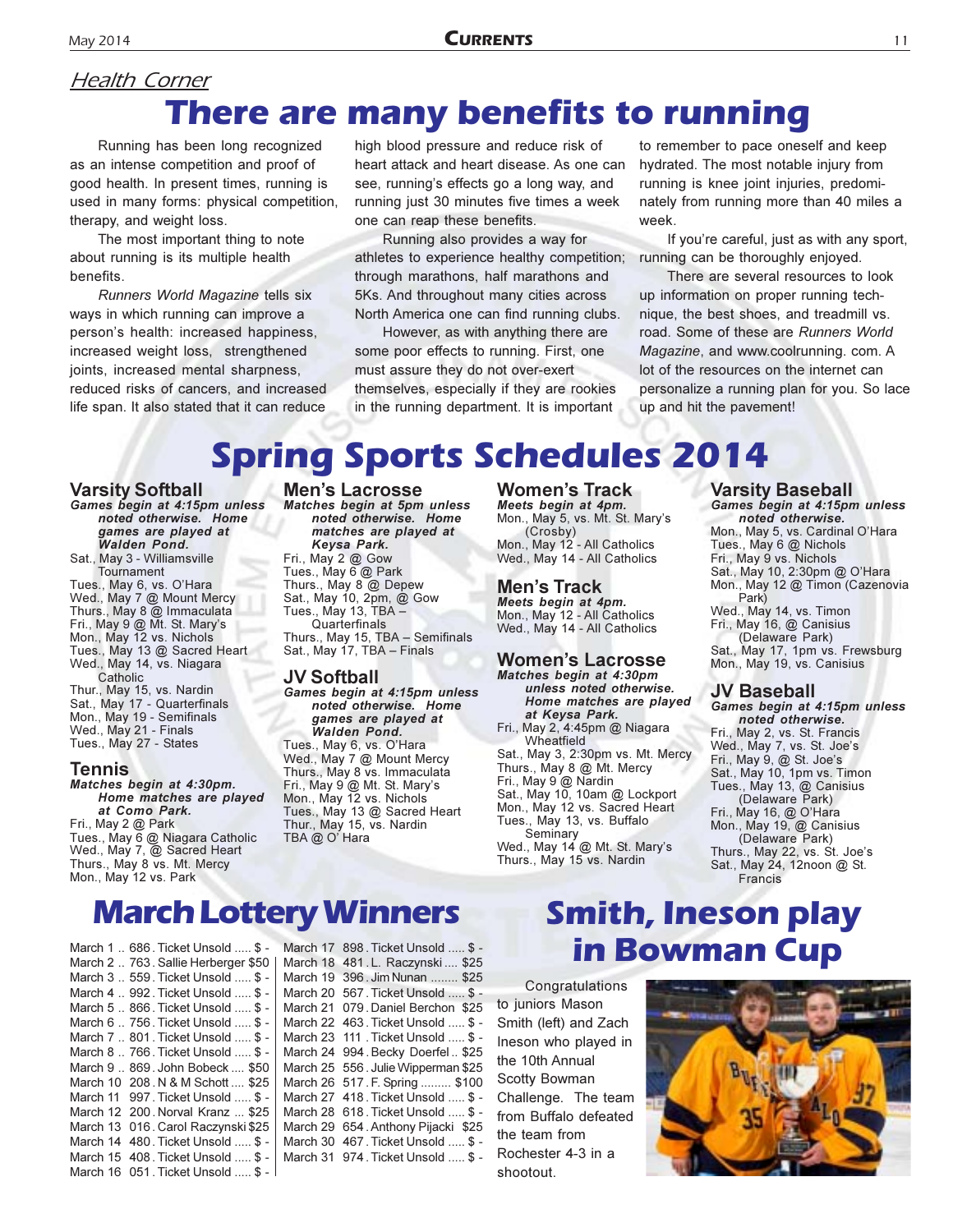### **Reading List book exchange** (continued from page 8)

House by Frank Peretti and Ted Dekker Fahrenheit 451 by Ray Bradbury Castaway Kid by R.B. Mitchell Saving Juliet by Suzanne Selfers

#### **English 11 Regents**

A Raisin in the Sun by Lorraine Hansberry **Black Boy by Richard Wright** A Tree Grows in Brooklyn by Betty Smith The Curious Incident of the Dog in the Night-Time by Mark Haddon Into Thin Air by Jan Krakauer Catch 22 by Joseph Heller What Happened by Peter Johnson

#### Also for AP Literature & Composition

The Scarlet Letter by Nathaniel Hawthorne Animal Farm by George Orwell A Raisin in the Sun by Lorraine Hansberry Wuthering Heights by Emily Bronte The Awakening by Kate Chopin All Quiet on the Westem Front by Erich Maria Remarque

Pygmalion by George Bernard Shaw

#### Rosencrantz and Guildenstem Are Dead by Tom Stoppard Their Eyes Were Watching God by Zora Neale Hurston

#### English<sub>12</sub>

Jane Eyre by Charlotte Bronte **Bleachers by John Grisham** Farey

The Bell Jar by Sylvia Plath Native Son by Richard Wright In Cold Blood by Truman Capote The Things They Carried by Tim O'Brien Ophelia by Lisa M. Klein

#### Also AP Language

Eats, Shoots, & Leaves by Lynne Truss n Writing by Stephen King

### ege materials

AJ Blaszak and Sean Wilson get their questions answered at this year's National Class travelled to the Fair so that they could about colleges from throughout the world.



# **Meal** School We serve education everyday through healthy choices **Break** Redu Bagels, a assorted juice, m Served

 $A$  la  $c$ Muff Pop Orange Mi

٦

Lun Redu

**Students** lunch for  $more -$ 

All lunche  $M$ White Chocola

A la c Sandwi Other item

| well to Arms by Earnest Hemingway | Οı |
|-----------------------------------|----|
| <b>Gathering colle</b>            |    |

College Fair. The Junior gather more information

| reakfast – \$1<br>Reduced – 25¢                                                                            | <b>Monday</b>                                                                                      | <b>Tuesday</b>                                                                                    | Wednesday                                                                                       | <b>Thursday</b>                                                                  | Friday                                                                               |
|------------------------------------------------------------------------------------------------------------|----------------------------------------------------------------------------------------------------|---------------------------------------------------------------------------------------------------|-------------------------------------------------------------------------------------------------|----------------------------------------------------------------------------------|--------------------------------------------------------------------------------------|
| rels, cream cheese,<br>orted cereal, muffin,<br>ce. milk. fresh fruit<br>erved Every Day<br>7:15-7:45 p.m. |                                                                                                    |                                                                                                   |                                                                                                 | Chicken patty on roll,<br>crackers, baked<br>beans, oven fries,<br>fruit, milk   | 2<br>Grilled cheese, tomato<br>soup, mixed<br>vegetables, hash<br>brown, fruit, milk |
| la carte items:<br>Muffins – 60¢<br>Pop Tarts $-60¢$                                                       | 5<br>Sahlen's hot dog on<br>roll, baked beans,<br>corn, sweet potato                               | 6<br>Popcorn chicken,<br>oriental vegetables,<br>rice, dinner roll,                               | 7<br>Tacos-in-a-bag,<br>steamed rice, green<br>beans, carrots, fruit,                           | 8<br>Chicken finger subs,<br>oven fries, broccoli,<br>fruit. milk                | 9<br>Stuffed-crust pizza,<br>romaine salad, fruit,<br>milk                           |
| range Juice - 50¢<br>Milk $-50¢$                                                                           | fries, fruit, milk<br>12                                                                           | crackers, fruit, milk<br>13                                                                       | milk<br>14                                                                                      | 15                                                                               | 16                                                                                   |
| Lunch – \$3<br>Reduced – 25¢                                                                               | Turkey or ham wraps, Cheeseburger on roll,<br>cheese, lettuce,<br>tomato, broccoli,<br>fruit, milk | oven fries, green<br>beans, fruit, milk                                                           | Pizza bagels, tater<br>tots, California<br>vegetables, fruit,<br>milk                           | Chicken nuggets,<br>mashed potatoes,<br>dinner, roll, corn,<br>peas, fruit, milk | Macaroni & cheese.<br>dinner roll, mixed<br>vegetables, fruit,<br>milk               |
| nts may prepay for<br>h for one week or:<br>re – \$2.75 per day                                            | 19<br>Baked ziti, chicken<br>patty on roll, chef<br>salad, fruit, milk                             | 20<br>Goulash with meat<br>sauce, chef salad,<br>dinner roll, fruit, milk                         | 21<br>Chicken wrap, oven<br>fries, green beans,<br>corn, fruit, milk                            | 22<br>Stuffed-crust pizza,<br>romaine salad, fruit,<br>milk                      | 23<br>No School                                                                      |
| nches include milk:<br>White $-1%$<br><i>Nhite – Fat Free</i><br>ocolate - Fat Free<br>la carte items:     | 26<br>No School                                                                                    | 27<br>Cheeseburger on<br>whole grain roll,<br>oven fries, green<br>beans, carrots, fruit,<br>milk | 28<br>Chicken nuggets,<br>mashed potatoes.<br>dinner roll, peas,<br>cauliflower, fruit,<br>milk | 29<br>Chicken finger sub,<br>broccoli & cheese.<br>fruit, milk                   | 30<br>Pizza, hash brown,<br>corn, fruit, milk                                        |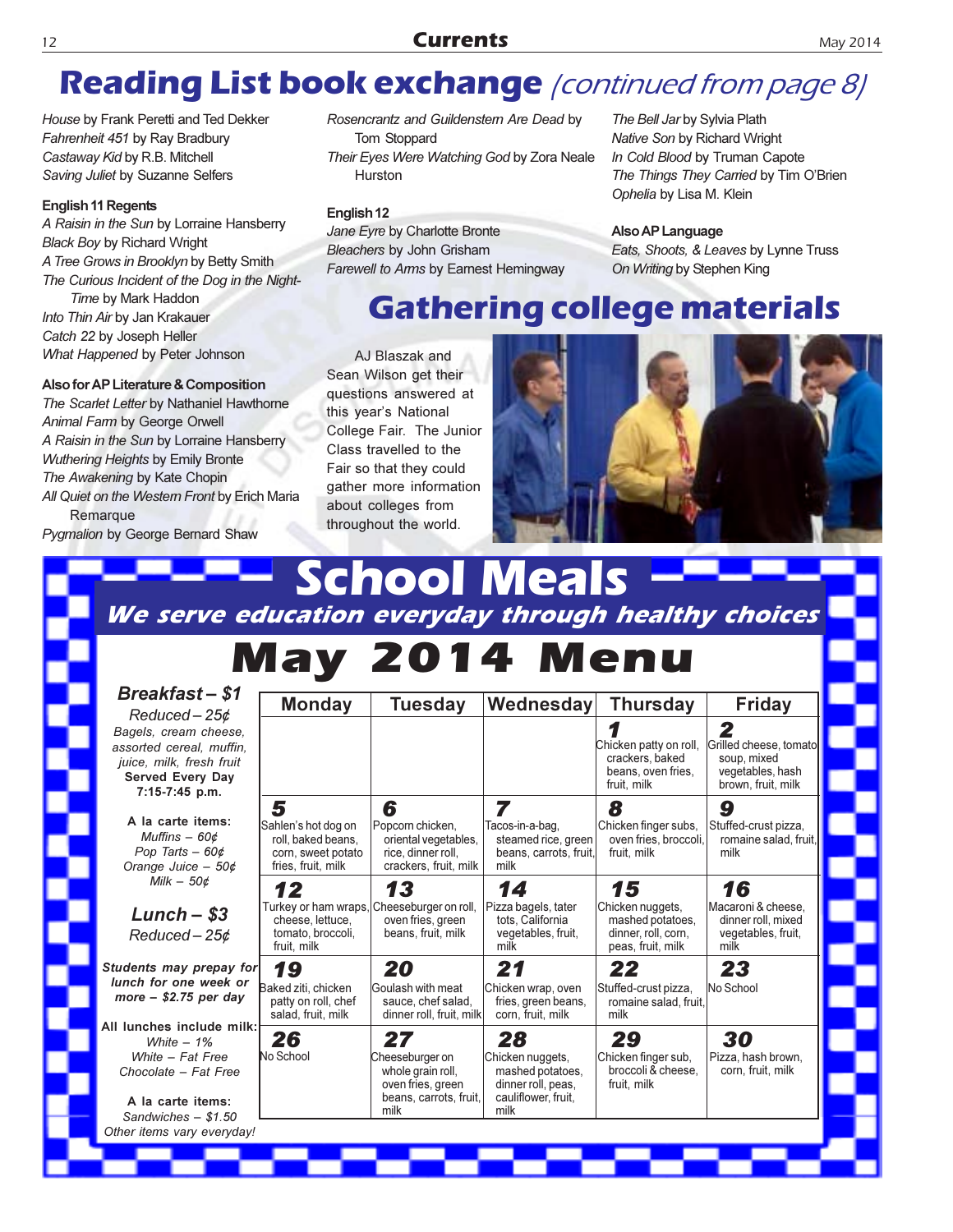# **May 2014 Calendar**

| <b>Sunday</b>                                                     | <b>Monday</b>                                                                                                                                                                                                                                                         | <b>Tuesday</b>                                                                                                                                                                                                                                                            | Wednesday                                                                                                                                                                                                                                                                                               | <b>Thursday</b>                                                                                                                                                                                                                                                                                                                                           | <b>Friday</b>                                                                                                                                                                                                                                                                                                  | <b>Saturday</b>                                                                                           |
|-------------------------------------------------------------------|-----------------------------------------------------------------------------------------------------------------------------------------------------------------------------------------------------------------------------------------------------------------------|---------------------------------------------------------------------------------------------------------------------------------------------------------------------------------------------------------------------------------------------------------------------------|---------------------------------------------------------------------------------------------------------------------------------------------------------------------------------------------------------------------------------------------------------------------------------------------------------|-----------------------------------------------------------------------------------------------------------------------------------------------------------------------------------------------------------------------------------------------------------------------------------------------------------------------------------------------------------|----------------------------------------------------------------------------------------------------------------------------------------------------------------------------------------------------------------------------------------------------------------------------------------------------------------|-----------------------------------------------------------------------------------------------------------|
|                                                                   |                                                                                                                                                                                                                                                                       |                                                                                                                                                                                                                                                                           |                                                                                                                                                                                                                                                                                                         | 1-D Day<br>Weekly Mass 7:30am<br>in Chapel<br>NHS Tutoring 2:30pm<br>in Library<br>Evening of Fine Arts<br>7pm                                                                                                                                                                                                                                            | $2-E$ Day<br>Jeans Day<br>Class Officer Forms<br>Due<br>Ext HR Schedule<br>(PreProm Assembly)<br>JVBB vs. St. Francis<br>4:15 <sub>pm</sub><br>WLax @ Niagara<br>Wheatfield 4:45pm<br>MLax @ Gow 5pm<br><b>Jeans Day</b>                                                                                       | $\overline{\mathbf{3}}$<br><b>SAT Testing Day</b><br>Var SB @ Williamsville<br>Toumament                  |
| 4                                                                 | 5-F Day<br><b>Student Senate</b><br>(End-of-Year Party)<br>2:30 <sub>pm</sub><br>Friends & Family Fiesta AP Computer Science<br>4-7pm<br>AP Psych Exam (PM)<br>WTrack vs. Mt. St.<br>Mary's 4pm<br>Var BB vs. O'Hara<br>4:15 <sub>pm</sub>                            | 6-A Day<br>Ext HR Schedule<br>(Class Officer<br>Speeches)<br>Exam (AM)<br><b>Curriculum Committee</b><br>2:30pm<br>Var BB @ Nichols<br>4:15 <sub>pm</sub><br>SB vs. O'Hara 4:15pm<br>Tennis @ Niagara<br>Catholic 4:30pm<br>MLax @ Park 5pm                               | 7-B Day<br><b>Class Officer Elections</b><br>in homeroom<br><b>Campus Ministry</b><br>Meeting 7:30am<br>AP Calculus Exam<br>(AM)<br>SEEK Meeting 2:30pm<br>JVBB vs. St. Joe's<br>4:15 <sub>pm</sub><br>SB @ Mt. Mercy<br>$4:15$ pm<br>Tennis @ Sacred Heart<br>4:30 <sub>pm</sub>                       | 8-C Day<br>Last Day of Class for<br>Seniors<br>Weekly Mass 7:30am<br>in Chapel<br>AP English Literature<br>Exam (AM)<br>NHS Tutoring 2:30pm<br>in Library<br>Var SB @ Immaculata<br>$4:15$ pm<br>JV SB vs. Immaculata<br>4:15 <sub>pm</sub><br>Tennis vs. Mt. Mercy<br>4:30 <sub>pm</sub><br>WLax vs. Mt. Mercy<br>4:30 <sub>pm</sub><br>MLax @ Depew 5pm | 9-D Day<br><b>Senior Exams</b><br>Homeroom Rep Forms<br>Due<br>AP English Language<br>Exam (AM)<br><b>AP Statistics Exam</b><br>(PM)<br>Var BB vs. Nichols<br>4:15 <sub>pm</sub><br>JVBB @ St. Joe's<br>4:15 <sub>pm</sub><br>SB @ Mt. St. Mary's<br>4:15 <sub>pm</sub><br>WLax @ Nardin<br>4:30 <sub>pm</sub> | 10<br>WLax @ Lockport 10am<br>JVBB vs. Timon 1pm<br>MLax @ Gow 2pm<br>Var BB@O'Hara<br>2:30 <sub>pm</sub> |
| 11                                                                | $12-E$ Day<br>Senior Exams<br>AP Biology Exam (AM) Homeroom Rep<br>Student Senate 2:30pm<br>M&W Track - All-<br>Catholics 4pm<br>Var BB @ Timon<br>$4:15$ pm<br>SB vs. Nichols 4:15pm<br>Tennis vs. Park 4:30pm<br><b>WLax vs. Sacred Heart</b><br>4:30 <sub>pm</sub> | $13-F$ Day<br><b>Senior Exams</b><br>Elections in<br>homeroom<br>APAmerican<br>Government Exam<br>(AM)<br>NHS Meeting 2:30pm<br>Var BB vs. St. Francis<br>4:15 <sub>pm</sub><br>JVBB @ Canisius 4:15pm<br>WLax vs. Buffalo<br>Seminary 4:30pm<br>MLax - Quarterfinals 5pm | 14-A Day<br><b>Senior Exams</b><br>AP US History Exam<br>(AM)<br>Principal's Ad Board<br>2:30 <sub>pm</sub><br>M&W Track - All-<br>Catholics 4pm<br>Var BB vs. Timon<br>4:15 <sub>pm</sub><br>Var SB vs. Niagara<br>Catholic 4:15pm<br>SB@SacredHeart4:15pm WLax @ Mt. St. Mary's<br>4:30 <sub>pm</sub> | 15-B Day<br><b>Senior Exams</b><br>Weekly Mass 7:30am<br>in Chapel<br>AP World History &<br>Macro Exams (AM)<br>NHS Tutoring 2:30pm<br>in Library<br>SB vs. Nardin 4:15pm<br>WLax vs. Nardin<br>4:30 <sub>pm</sub><br>MLax - Semifinals 5pm                                                                                                               | $16-C$ Day<br>Pride Day<br><b>Special Schedule</b><br>(Moving Ceremonies<br>/ May Crowning)<br><b>Senior Retreat</b><br>9am-3:30pm<br>JVBB @ O'Hara<br>4:15pm<br>Var BB @ Canisius<br>$4:15 \text{pm}$<br><b>Pride</b><br>Day                                                                                  | 17<br>Var SB - Quarterfinals<br><b>MLax</b> - Finals<br>Var BB vs. Frewsburg<br>1pm                       |
| 18<br>Baccalaureate Mass /<br><b>Senior Family Brunch</b><br>10am | $19-D$ Day<br>Student Senate 2:30pm SOUL Meeting 7:30am<br>Var BB vs. Canisius<br>4:15 <sub>pm</sub><br>JVBB @ Canisius<br>4:15 <sub>pm</sub><br>Var SB - Semifinals                                                                                                  | $20-E$ Day<br>JV BB @ St. Francis<br>$4:15$ pm                                                                                                                                                                                                                            | $21-F$ Day<br><b>Campus Ministry</b><br>Meeting 7:30am<br><b>Faculty/Staff Meeting</b><br>2:30 <sub>pm</sub><br>Var SB - Finals                                                                                                                                                                         | $22-A$ Day<br>Weekly Mass 7:30am<br>in Chapel<br>NHS Tutoring 2:30pm<br>in Library<br>English Regents Field<br>Test 8-10am<br><b>Juniors Dismissed</b><br>about 10:15am<br>Prom 6:30-11pm<br>JVBB vs. St. Joe's<br>4:15 <sub>pm</sub>                                                                                                                     | 23<br>No School<br><b>Memorial Day</b><br><b>No School</b>                                                                                                                                                                                                                                                     | 24<br>JVBB @ St. Francis<br>12noon                                                                        |
| 25                                                                | 26<br>No School<br><b>Memorial Day</b><br>No School                                                                                                                                                                                                                   | 27-B Day<br>Var SB - States                                                                                                                                                                                                                                               | $28-C$ Day                                                                                                                                                                                                                                                                                              | 29-D Day<br>PM Liturgy Schedule<br>(Ascension<br>Thursday)<br>Liturgy<br>Dress Code                                                                                                                                                                                                                                                                       | $30-E$ Day                                                                                                                                                                                                                                                                                                     | 31                                                                                                        |